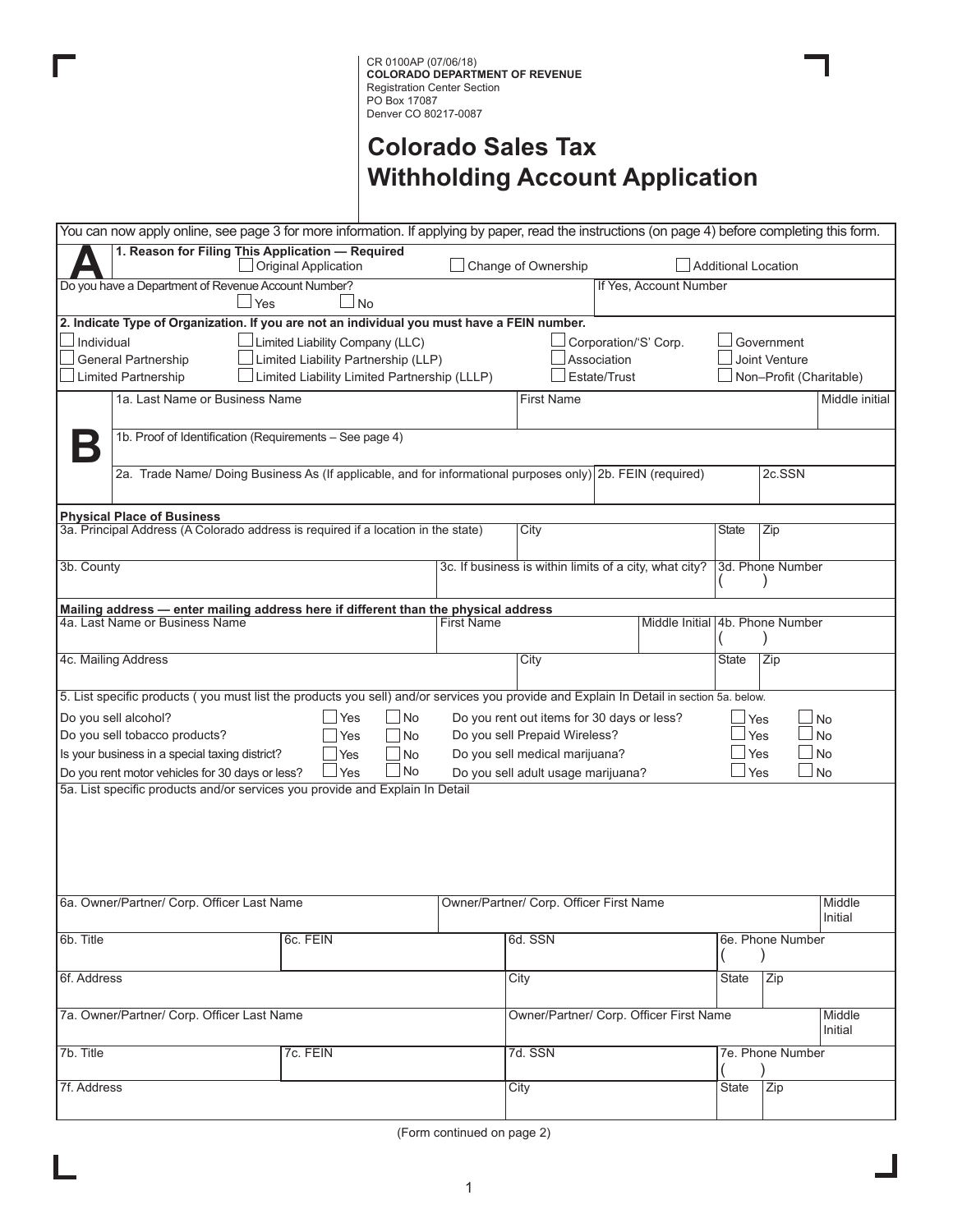|             |                                   |                                                                        | If you acquired the business in whole or in part, complete the following:                                                                                                                                                                                                                                                                                                                      |                                                                         |                                                        |                                   |              |     |                                                      |       |
|-------------|-----------------------------------|------------------------------------------------------------------------|------------------------------------------------------------------------------------------------------------------------------------------------------------------------------------------------------------------------------------------------------------------------------------------------------------------------------------------------------------------------------------------------|-------------------------------------------------------------------------|--------------------------------------------------------|-----------------------------------|--------------|-----|------------------------------------------------------|-------|
|             |                                   | 8a. Prior Last Name or Business Name                                   |                                                                                                                                                                                                                                                                                                                                                                                                | <b>First Name</b>                                                       |                                                        | Middle<br>Initial                 |              |     | 8b.Date of Acquisition (MM/DD/YY)                    |       |
| 8c. Address |                                   |                                                                        |                                                                                                                                                                                                                                                                                                                                                                                                | City                                                                    |                                                        |                                   | State<br>Zip |     |                                                      |       |
|             |                                   |                                                                        | 1. If seasonal, mark each business month:                                                                                                                                                                                                                                                                                                                                                      | □ Jan □ Feb □ Mar □ Apr □ May □ Jun □ Jul □ Aug □ Sep □ Oct □ Nov □ Dec |                                                        |                                   |              |     |                                                      |       |
|             |                                   | 2a. Filing Frequency: If sales tax is collected:                       |                                                                                                                                                                                                                                                                                                                                                                                                |                                                                         |                                                        | 2b. First Day of Sales (MM/DD/YY) |              |     |                                                      |       |
|             |                                   | $\Box$ \$15.00/ month or less - Annually                               |                                                                                                                                                                                                                                                                                                                                                                                                | $\Box$ Under \$300/ month — Quarterly                                   |                                                        |                                   |              |     |                                                      |       |
|             |                                   | Wholesale Only - Annually                                              |                                                                                                                                                                                                                                                                                                                                                                                                | $\perp$ \$300/ month or more — Monthly                                  |                                                        |                                   |              |     |                                                      |       |
|             | 3. Indicate which applies to you: |                                                                        | Retail-Sales                                                                                                                                                                                                                                                                                                                                                                                   | Wholesaler   Charitable   Retailers-Use                                 |                                                        |                                   |              |     | Revenue Registration Account Number (Dept. Use Only) |       |
|             |                                   |                                                                        | 1. Filing frequency If wage withholding amount is W2                                                                                                                                                                                                                                                                                                                                           |                                                                         | (Withholding of \$50,000 plus see Section D page 6) 2. |                                   |              |     | $\Box$ W2 Withholding                                |       |
|             |                                   |                                                                        | $\Box$ \$1 – \$6,999/Year — Quarterly $\Box$ \$7,000 – \$49,999/ Year — Monthly                                                                                                                                                                                                                                                                                                                |                                                                         | $\Box$ \$50,000 +/ Year $\Box$ Weekly                  |                                   |              |     | 1099 Withholding                                     |       |
|             |                                   |                                                                        | 1a. Filing frequency If wage withholding amount is 1099 (Withholding of \$50,000 plus see Section D page 6)<br>$\Box$ \$1 – \$6,999/Year — Quarterly $\Box$ \$7,000 – \$49,999/ Year — Monthly                                                                                                                                                                                                 |                                                                         | $\Box$ \$50,000 +/ Year $\Box$ Weekly                  |                                   |              | 2a. | Oil/Gas Withholding                                  |       |
|             |                                   | 3a. First Day of Payroll, if applicable (MM/DD/YY)                     |                                                                                                                                                                                                                                                                                                                                                                                                |                                                                         |                                                        |                                   |              |     | 3b. Payroll Records Phone Number                     |       |
|             | <b>Period Covered</b>             |                                                                        |                                                                                                                                                                                                                                                                                                                                                                                                | Fees (see fees on page 3)                                               |                                                        |                                   |              |     |                                                      |       |
|             | From                              | To                                                                     |                                                                                                                                                                                                                                                                                                                                                                                                |                                                                         |                                                        |                                   |              |     |                                                      |       |
|             | <b>MM/YY</b>                      | <b>MM/YY</b>                                                           |                                                                                                                                                                                                                                                                                                                                                                                                |                                                                         |                                                        |                                   |              |     |                                                      |       |
|             |                                   |                                                                        | $(0020 - 810)$                                                                                                                                                                                                                                                                                                                                                                                 |                                                                         | <b>State Sales Tax Deposit</b>                         | $(355)$ $\vert$ \$                |              |     |                                                      | 0이    |
|             | <b>MM/YY</b>                      | <b>MM/YY</b>                                                           |                                                                                                                                                                                                                                                                                                                                                                                                |                                                                         |                                                        |                                   |              |     |                                                      |       |
|             |                                   | 12/                                                                    | $(0080 - 750)$                                                                                                                                                                                                                                                                                                                                                                                 |                                                                         | <b>Sales Tax License</b>                               | $(999) $ \$                       |              |     |                                                      | 0이    |
|             | <b>MM/YY</b>                      | <b>MM/YY</b>                                                           |                                                                                                                                                                                                                                                                                                                                                                                                |                                                                         |                                                        |                                   |              |     |                                                      |       |
|             |                                   | 12/                                                                    |                                                                                                                                                                                                                                                                                                                                                                                                |                                                                         |                                                        |                                   |              |     |                                                      |       |
|             | MM/YY                             | <b>MM/YY</b>                                                           | $(0100 - 750)$                                                                                                                                                                                                                                                                                                                                                                                 |                                                                         | <b>Wholesale License</b>                               | $(999) $ \$                       |              |     |                                                      | 0이    |
|             |                                   |                                                                        |                                                                                                                                                                                                                                                                                                                                                                                                |                                                                         |                                                        |                                   |              |     |                                                      |       |
|             | MM/YY                             | MM/YY                                                                  | $(1000 - 750)$                                                                                                                                                                                                                                                                                                                                                                                 |                                                                         | Wage W2 Withholding                                    | $(999) $ \$                       |              |     |                                                      | 0 O   |
|             |                                   |                                                                        |                                                                                                                                                                                                                                                                                                                                                                                                |                                                                         |                                                        |                                   |              |     |                                                      |       |
|             |                                   |                                                                        | $(1020 - 750)$                                                                                                                                                                                                                                                                                                                                                                                 |                                                                         | 1099 Withholding                                       | $(999)$ \$                        |              |     |                                                      | l0 Ol |
|             | MM/YY                             | MM/YY                                                                  |                                                                                                                                                                                                                                                                                                                                                                                                |                                                                         |                                                        |                                   |              |     |                                                      |       |
|             |                                   | 12/                                                                    | $(0160 - 750)$                                                                                                                                                                                                                                                                                                                                                                                 |                                                                         | <b>Charitable License</b>                              | $(999)$ \$                        |              |     |                                                      | l0 Ol |
|             |                                   | Mail to and Make Checks Payable to:<br>Colorado Department of Revenue. |                                                                                                                                                                                                                                                                                                                                                                                                |                                                                         |                                                        |                                   |              |     |                                                      |       |
|             | PO Box 17087                      | Denver, CO 80217-0087                                                  |                                                                                                                                                                                                                                                                                                                                                                                                |                                                                         |                                                        | Amount Owed   \$                  |              |     |                                                      | .00   |
|             |                                   |                                                                        | The State may convert your check to a one time electronic banking transaction. Your bank account may be debited as early as the same day received by the State. If converted, your check will<br>not be returned. If your check is rejected due to insufficient or uncollected funds, the Department of Revenue may collect the payment amount directly from your bank account electronically. |                                                                         |                                                        |                                   |              |     |                                                      |       |
|             |                                   |                                                                        | I declare under penalty of perjury in the second degree that the statements made in this application are                                                                                                                                                                                                                                                                                       |                                                                         |                                                        |                                   |              |     |                                                      |       |
|             |                                   |                                                                        | true and complete to the best of my knowledge.<br>Signature of Owner, Partner, or Corporate Officer Required                                                                                                                                                                                                                                                                                   |                                                                         | <b>Title</b>                                           |                                   |              |     | Date (MM/DD/YY)                                      |       |
|             |                                   |                                                                        |                                                                                                                                                                                                                                                                                                                                                                                                |                                                                         |                                                        |                                   |              |     |                                                      |       |

(See fees and additional information on page 3)

П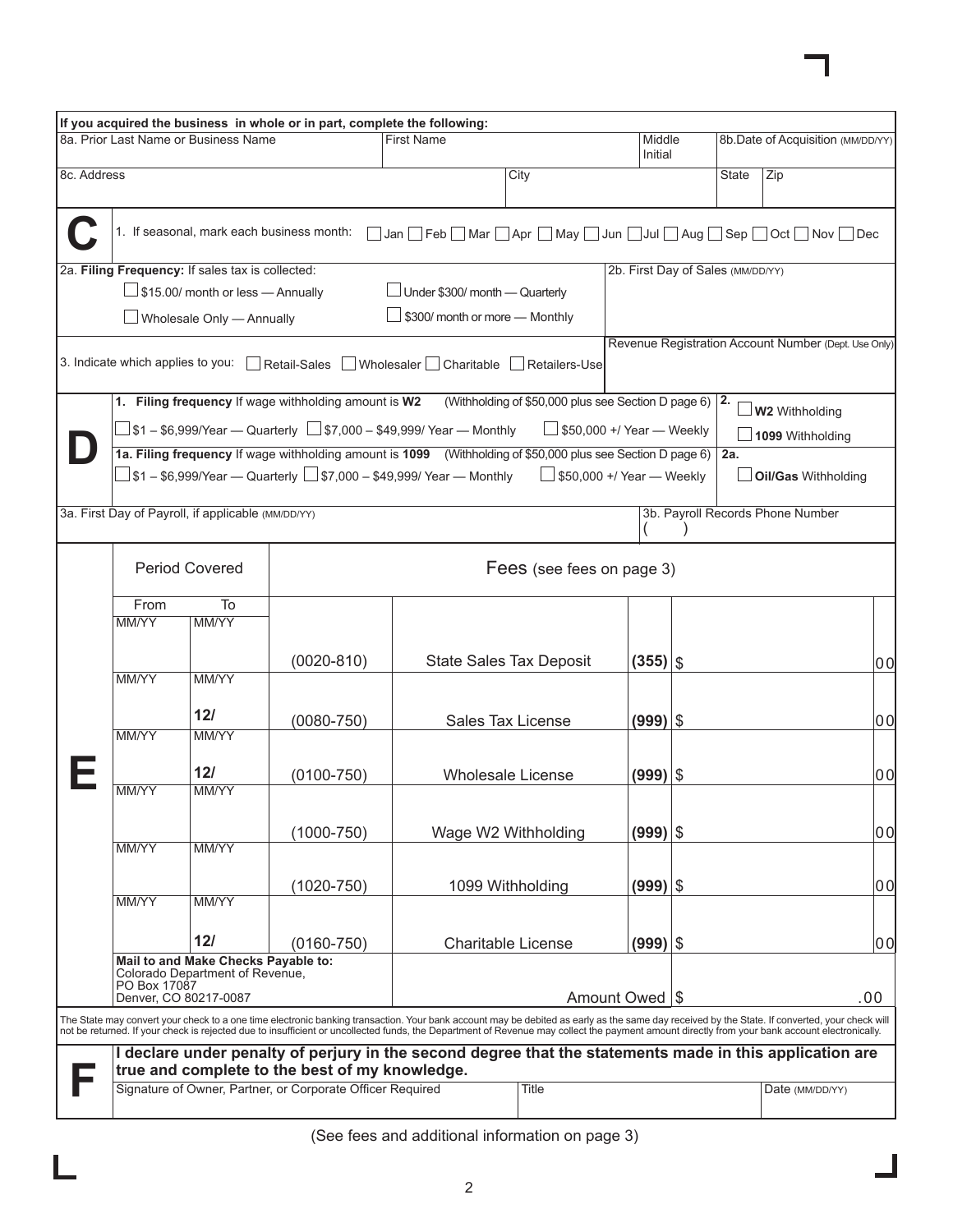### **• Trade name registration:**

Trade name registrations must be done with the Colorado Secretary of State.

## **• Wholesale and retail license**

If first day of sales is:

| January to June even-numbered years 2014, 2016, 2018       | \$16.00 |
|------------------------------------------------------------|---------|
| July to December even-numbered years 2014, 2016, 2018      | \$12.00 |
| January to June odd-numbered years 2013, 2015, 2017        | \$8.00  |
| July to December odd-numbered years 2013, 2015, 2017       | \$4.00  |
| • Charitable License                                       | \$8.00  |
| • A deposit is required on a retail sales tax license only | \$50.00 |

(The retailers use tax license does not require a \$50 deposit or a \$16 license fee.)

### **Fee Notes**

- The \$50 deposit will be refunded automatically after a business has collected and paid \$50 in state sales taxes. Do Not deduct the deposit on your sales tax return. The deposit is only required on a business first location.
- There is no charge for a multiple or single event license If a business has a current wholesale or retail sales tax license.
- For single and multiple event licenses complete the DR 0589 "Sales Tax Special Event Application."
- All licenses except the single event license are valid through December 31 of each odd–numbered year.
- If you have any questions, visit *Colorado.gov/Tax* or call 303-238-SERV(7378)

## **Instructions:**

Go to page 4 for additional information.

#### **1**. **Apply Online and Save Time!**

Visit *mybiz.colorado.gov* to register through MyBizColorado and receive your license number the same day. A license will be mailed to you after any fees have been posted to your account. Allow 2 to 3 weeks to receive your paper license. If you are unable to register online, see the instructions below.

#### **2. Mailing the CR 0100AP to the Department of Revenue:**

Download the form from the department's Taxation Website at *Colorado.gov/Tax*

Complete the form and make a copy for your records before mailing the original to the Department of Revenue at the following address. Allow four to six weeks for processing.

Colorado Department of Revenue Registration Center Section PO Box 17087 Denver, CO 80217-0087

#### **3. Visiting a walk-in service center:**

Bring two copies of the completed CR 0100AP Colorado Sales Tax Withholding Account Application to a service center listed on this form. You will receive your account number and a temporary license immediately.

### **For walk-in service, please bring two copies of the completed form to:**

**Denver Service Center** 1375 Sherman St. Denver CO 80261 **Colorado Springs Service Center Grand Junction Service Center** 2447 N. Union Blvd. Colorado Springs CO 80909

**Pueblo Service Center** 827 W. 4th St., Suite A Pueblo CO 81003 222 S. 6th St., Room 208 Grand Junction CO 81501 **Fort Collins Regional Service Center** 3030 S. College Ave. Fort Collins CO 80525

#### **Taxpayer ID Requirements:**

All walk-in and mail-in business and individual applications for a Sales/Use, 1099, or W2 Wage Withholding account with the Colorado Department of Revenue must provide valid proof of identification at the time of application. Valid proof includes a legible copy of a Colorado Driver's License, Colorado Identification Card, United States Passport, Resident Alien Card (including eligibility for employment). United States Naturalization papers, and/or Military Identification Card. If applicant is from another state, a valid driver's license or other picture ID from that state is required.

## **• Unemployment insurance:**

Colorado unemployment insurance tax is administered by the Colorado Department of Labor and Employment.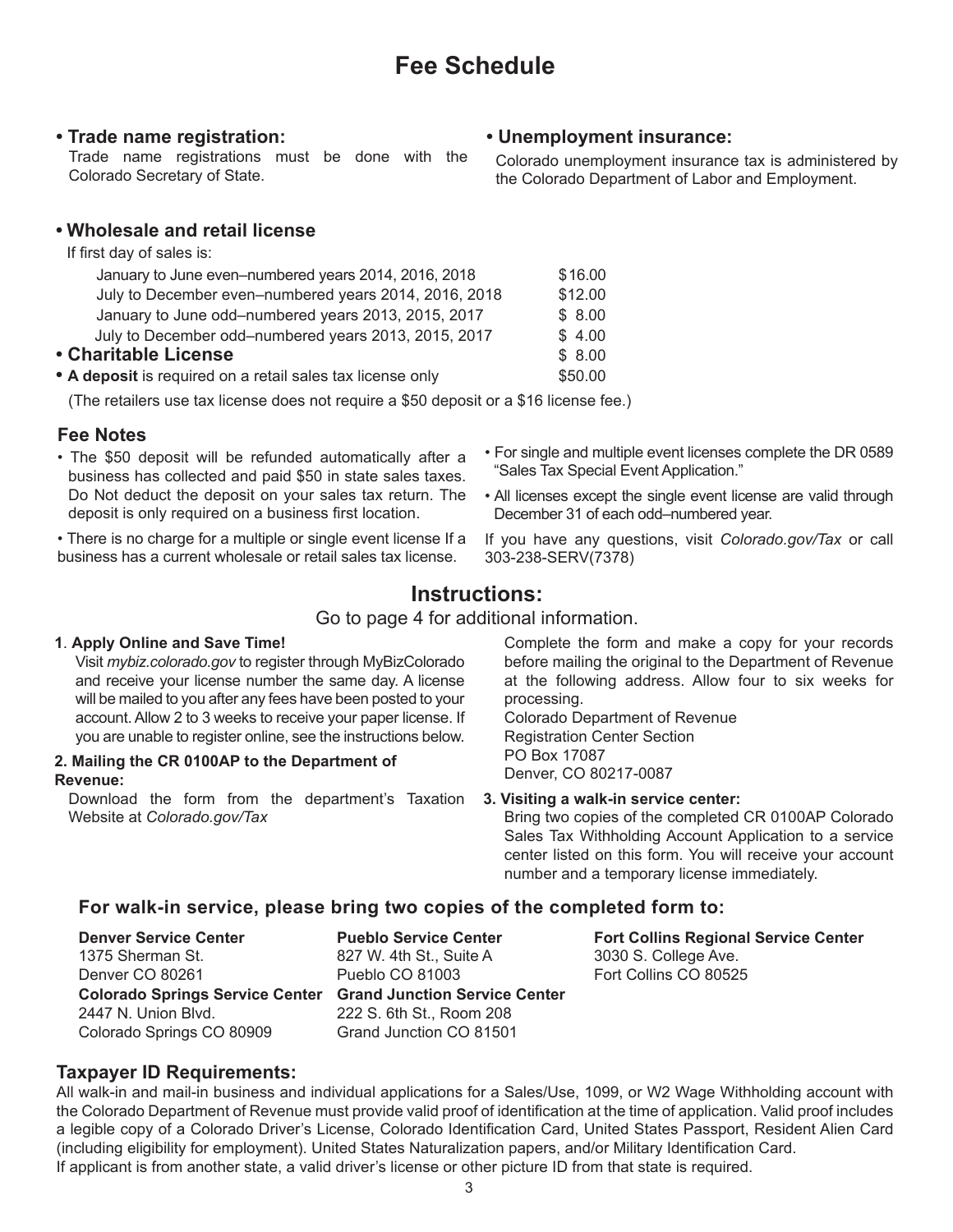## **Instructions For The Colorado Sales Tax Withholding Account Application • Form CR 0100AP**

## **General Information**

The CR 0100AP is used to open a sales tax, retailer's use, W-2 withholding, 1099 withholding or an oil/gas withholding account or to add an additional location to an existing account. Please complete all areas of the sections indicated below for the account type(s) you need. Colorado Department of Revenue (DOR) forms and publications referenced in this document are available on the DOR taxation website at *Colorado.gov/Tax* (If you obtain this form from our website, the department will need two copies of the completed form).

- To apply for a state sales tax license, complete sections A,B,C,E and F.
- To apply for a withholding account complete sections A, B, D, and F. Complete both sections if you require both licenses.
- To electronically open an account, go to MyBizColorado*,* at *mybiz.colorado.gov*

Refer to the following definitions.

- **W-2 Withholding.** Employers are required to withhold state income tax from all employees in Colorado.
- **1099 Withholding.** Payers who withhold tax on Colorado income reported on 1099 forms. (example: contract labor)
- **• Oil and Gas Withholding.** Every producer of crude oil, natural gas, or oil shale shall withhold one percent from the amount owed to any person owning a working interest, a royalty interest, a production payment or any interest in carbon dioxide or oil and gas production in Colorado. No withholding is required from payments made to Colorado or the U.S. Government (see Department of Revenue publication FYI Withholding 4).
- **Trade Names** are registered with the Colorado Secretary of State. A trade name is not required to obtain a tax account.
- **State Sales Tax License.** A state sales tax license is required of ALL businesses that sell tangible personal property in Colorado, regardless of whether the sale is retail or wholesale.
- **State and Local Sales.** Colorado has a 2.9 percent sales tax. Additionally, many cities and counties impose their own local sales tax on purchases and transactions within their boundaries.

For a complete listing of all applicable tax rates and exemption information, please see "Colorado Sales/Use Tax Rates " (DR 1002) on our Web site at *Colorado.gov/Tax* The DR 1002 is revised in January and July each year.

You may also visit *Colorado.gov/RevenueOnline* to find tax rates by city, county and business account number through Revenue Online.

Due to the complexities surrounding the laws on the collection and remittance of sales/use taxes in Colorado, it is advised that you attend a live class offered or take an online tax class offered by the department after opening your business and/or obtaining a sales tax license. Visit *Colorado.gov/pacific/tax/education* for class schedule and registration.

## **Section A**

**Box 1. Reasons for filing this application.**

- **Original Application.** A new (start-up) business.
- **Change of ownership.** An existing business that changes its legal structure. Does not include changes of stockholders of corporations and members in limited liability companies.
- **Additional Location.** The business already has a Colorado account number but is adding a new business location.
- **Do you have a Department of Revenue Account Number?** If your business or organization currently has a Department of Revenue account number, enter it here. A sales tax deposit is required on a business's first retail sales tax location only as long as each additional location uses the same account number.

**Box 2. Type of Organization.** Check the box that indicates the legal structure for your business/organization.

**Note:** Married couples must register as a general partnership if both spouses are owners of the business.

## **Section B**

**Line 1a. Taxpayer Name.** The name should be typed/printed as follows:

- **Individual (sole proprietorship).** Last name, first name, and middle name or initial.
- **General Partnership, Association or Joint Venture.** The last name, first name, and middle initial of two principal partners. If there are additional partners, attach a separate sheet.
- **Corporation, Limited Partnership, Limited Liability Company (LLC), Limited Liability Partnership (LLP), or Limited Liability Limited Partnership (LLLP).** The legal name of the business must be the same as filed with the Colorado Secretary of State.
- **Government.** Enter the legal name of the government agency.
- **Non-Profit.** Enter the name of the non-profit Organization.

**Line 1b. Proof of Identification/Taxpayer ID Requirements:** All walk-in and mail-in business and individual applicants for a sales/use tax or withholding account with the Colorado Department of Revenue must provide valid proof of identification at the time of application. **Valid** proof includes a legible copy of a Colorado Driver's License, Colorado Identification Card, United States Passport, Resident Alien Card (indicating eligibility for employment), United States Naturalization papers, and/or Military Identification Card. If the applicant is from another state, a valid driver's license or other picture ID from that state is required. Do not enter a social security number here. Couriers must bring in a photo copy of the valid ID attached to the application.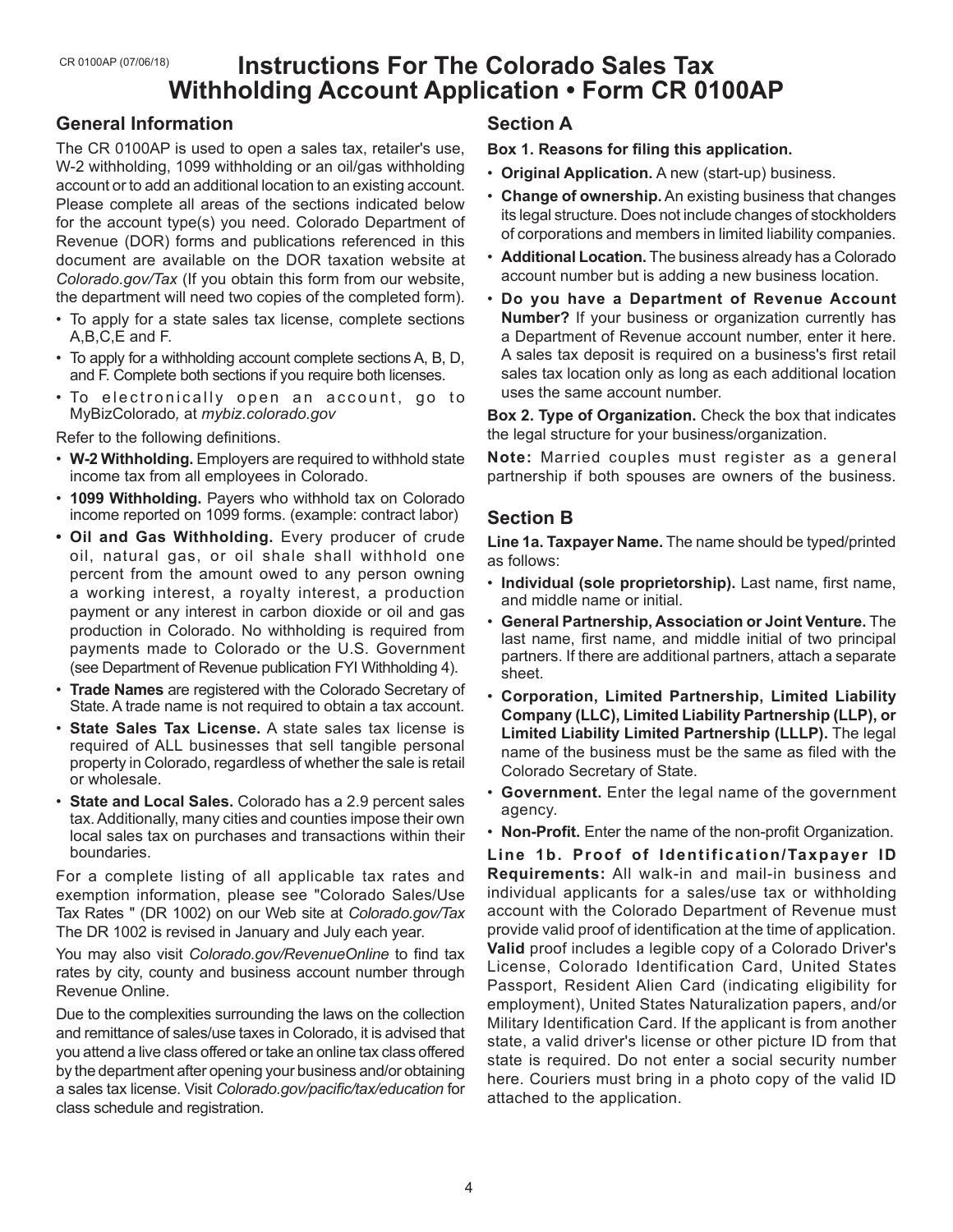**Line 2a. Trade Name/Doing Business As.** If the taxpayer will be doing business under any name other than the name on Line 1, the "trade name" should be typed/printed here. Trade names must be registered with the Colorado Secretary of State.

**Line 2b. Federal Employer Identification Number (FEIN).** An FEIN is required to open a new account with the Colorado Department of Revenue. FEINs are issued by the Internal Revenue Service, *irs.gov.* Individuals (Sole Proprietors) can use their social security numbers. All other entities must have a FEIN number.

**Line 2c. Social Security Number (SSN).** Enter the Social Security number of the owner if this is an application for an individual (Sole Proprietor). If the Sole Proprietor has an FEIN number, complete Line 2b.

**Line 3a. Principal Place of Business.** This is the address of the organization's/entity's principle place of business in Colorado. **Do Not** use a post office box. If you do not have a physical location in Colorado, type/print a brief explanation (e.g., sales representative only). If the principal place of business is a rental property (example: condo, apartment, or townhouse), list the address of the rental unit. The leasing company or manager should be at the mailing address.

- If the application is for a Retailers Use account, use the principal place of business in your state.
- If a business will be operating from variable locations, enter "Mobile."
- For sales tax purposes only, if a business will have multiple fixed locations, a separate application must be filed for each location.

**Line 3b. Enter the county in which your principal place of business is located.** If you are not sure which county, refer to the DR 1002 available on the department's Web site at *Colorado.gov/Tax* under "Forms."

**Line 3c. Enter the city in which your principal place of business is located.**

#### **Line 3d. Enter the telephone number for your business.**

**Line 4a. Name.** If you want mail sent to an individual or in care of (c/o), enter the name of the person here.

**Line 4b. Telephone.** Enter the telephone number for the mailing address.

**Line 4c. Mailing Address.** Enter the street address, city, state and zip code where the business or organization will receive mail from the department.

**Line 5. List Specific products and/or Services you provide and explain in detail.** Write a brief description of products, services and/or function of the business/organization. The information you provide will help us determine the appropriate North American Industry Classification System (NAICS) code for your business.It will also help us get tax information and updates to you, depending on your business type.

Additional space is provided on page 1, part B, 5a. Mark the following on the form:

| Is your business in a special taxing district?  | $\Box$ Yes $\Box$ No |
|-------------------------------------------------|----------------------|
| Do you rent out items for 30 days or less?      | $\Box$ Yes $\Box$ No |
| Do you sell alcohol?                            | $\Box$ Yes $\Box$ No |
| Do you rent motor vehicles for 30 days or less? | $\Box$ Yes $\Box$ No |
| Do you sell prepaid wireless?                   | $\Box$ Yes $\Box$ No |
| Do you sell tobacco products?                   | $\Box$ Yes $\Box$ No |
| Do you sell medical marijuana?                  | $\Box$ Yes $\Box$ No |
| Do you sell adult usage marijuana?              | $\Box$ Yes $\Box$ No |

**Lines 6a through 7f. Owner/Partner/Corp. Officer. All organizations, including sole proprietors, must complete these lines***.* Type/print the name, title, FEIN (Federal Employer Identification Number), social security number, and home address of each individual, partner, corporate officer or member. If there are more than two owners, attach a separate sheet and provide the same information for additional owners. For a partnership between corporations or limited liability companies, list each legal name, address, and FEIN separately.

**Lines 8a through 8c. Prior Taxpayer Name.** If you purchased the business, enter the information about the previous taxpayer and the date you acquired the business. Enter the prior taxpayer's Federal Employer Identification Number (FEIN).

### **Section C—Sales Tax**

**Box 1. Seasonal Businesses.** If your business sells a product only during certain months each year, mark the months of sales. You must file a separate sales tax return for each month.

#### **Box 2a. Filing Frequency.**

- If you are a retail business and collect an amount of \$15 or less in tax each month, you may file annually.
- If you are a retail business and collect less than \$300 in tax each month, you must file a return each quarter.
- If you collect \$300 or more in tax each month, you must file monthly.
- Businesses that pay more than \$75,000 per year in state sales tax must pay by Electronic Funds Transfer (EFT). You must complete the form DR 5785 to set up your EFT payment accounts with the department. See e-Payment Options at *Colorado.gov/Tax*
- Wholesale businesses with a sales tax liability of \$180 per year or less can file annually. If sales tax liability exceeds \$180 per year, a retail sales tax license is required.

**Box 2b. First Day of Sales.** Enter the date you will begin sales. **Note:** You are advised to use an earlier date so that you can use your sales tax license to purchase items tax-exempt for resale. However, sales tax returns are due effective the date that you report in this box.